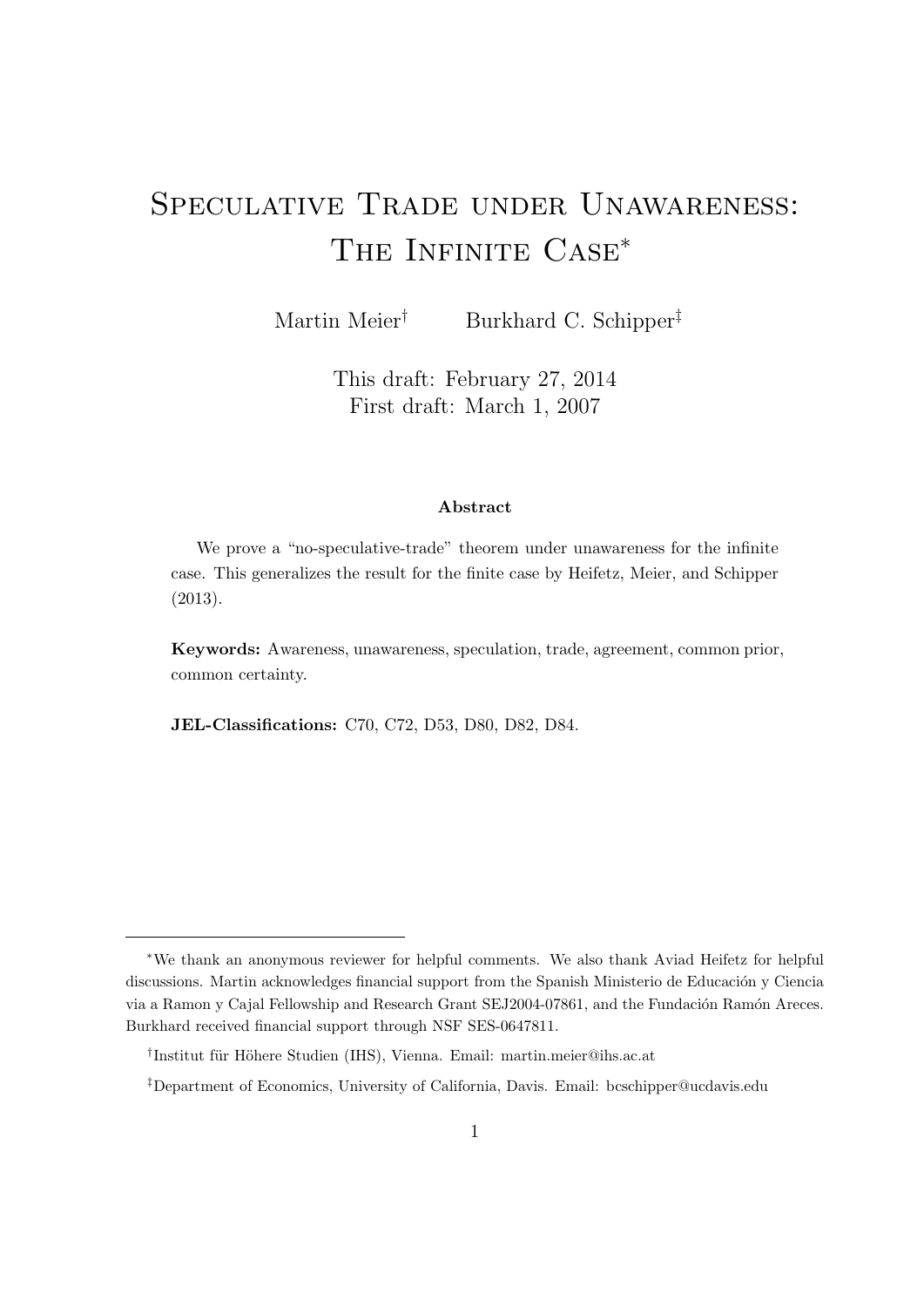### 1 Introduction

Unawareness refers to the lack of conception rather than to the lack of information. It is natural to presume that asymmetric unawareness may lead to speculative trade. Indeed, Heifetz, Meier, and Schipper (2013) present a simple example of speculation under unawareness in which there is common certainty of willingness to trade but agents have a strict preference to trade despite the existence of a common prior.<sup>1</sup> This is impossible in standard state-space structures with a common prior. In standard "no-speculative-trade" theorems, if there is common certainty of willingness to trade, then agents are necessarily indifferent to trade (Milgrom and Stokey, 1982). Somewhat surprisingly, Heifetz, Meier, and Schipper (2013) also prove a "no-speculative-trade" result according to which under a common prior there cannot be common certainty of strict preference to trade. This means that arbitrarily small transaction costs rule out speculation under asymmetric unawareness. The "no-speculative-trade" result in Heifetz, Meier, and Schipper (2013) was stated for finite unawareness belief structures. In this note we generalize the result to infinite unawareness belief structures. Such a generalization is relevant since the space of underlying uncertainties may be large. Especially if it is large, agents may be unaware of some of them. Moreover, the generalization serves as a robustness check for our "nospeculative-trade" result for finite unawareness belief structures. It shows that the result in Heifetz, Meier, and Schipper (2013) is not an artefact of the finiteness assumption but holds more generally. The topological unawareness belief structure introduced in this paper to prove our result may be of independent interest for other applications.

Board and Chung (2011) present a different model of unawareness, in which unawareness is about "objects" rather than events. Intuitively, we model an agent's unawareness of events like "penicillium rubens has antibiotic properties" while in their model the agent's corresponding unawareness would be about "penicillium rubens". Board and Chung (2011) also prove a "no-speculative-trade" result for finite spaces. This suggests that the "no-speculative-trade" result in Heifetz, Meier, and Schipper (2013) remains robust if unawareness of events is replaced by unawareness of objects. Further, Board and Chung (2011) study awareness of unawareness of objects. This allows them to show that the "no-speculative-trade" result obtains both under "living in denial" and "living under paranoia", where former refers to the situation in which every agent is certain that there is nothing they are unaware of while latter refer to the situation in which every agent is certain that there is something they are unaware of. Grant and Quiggin

<sup>&</sup>lt;sup>1</sup>This example is a probabilistic version of the speculation example in Heifetz, Meier, and Schipper (2006).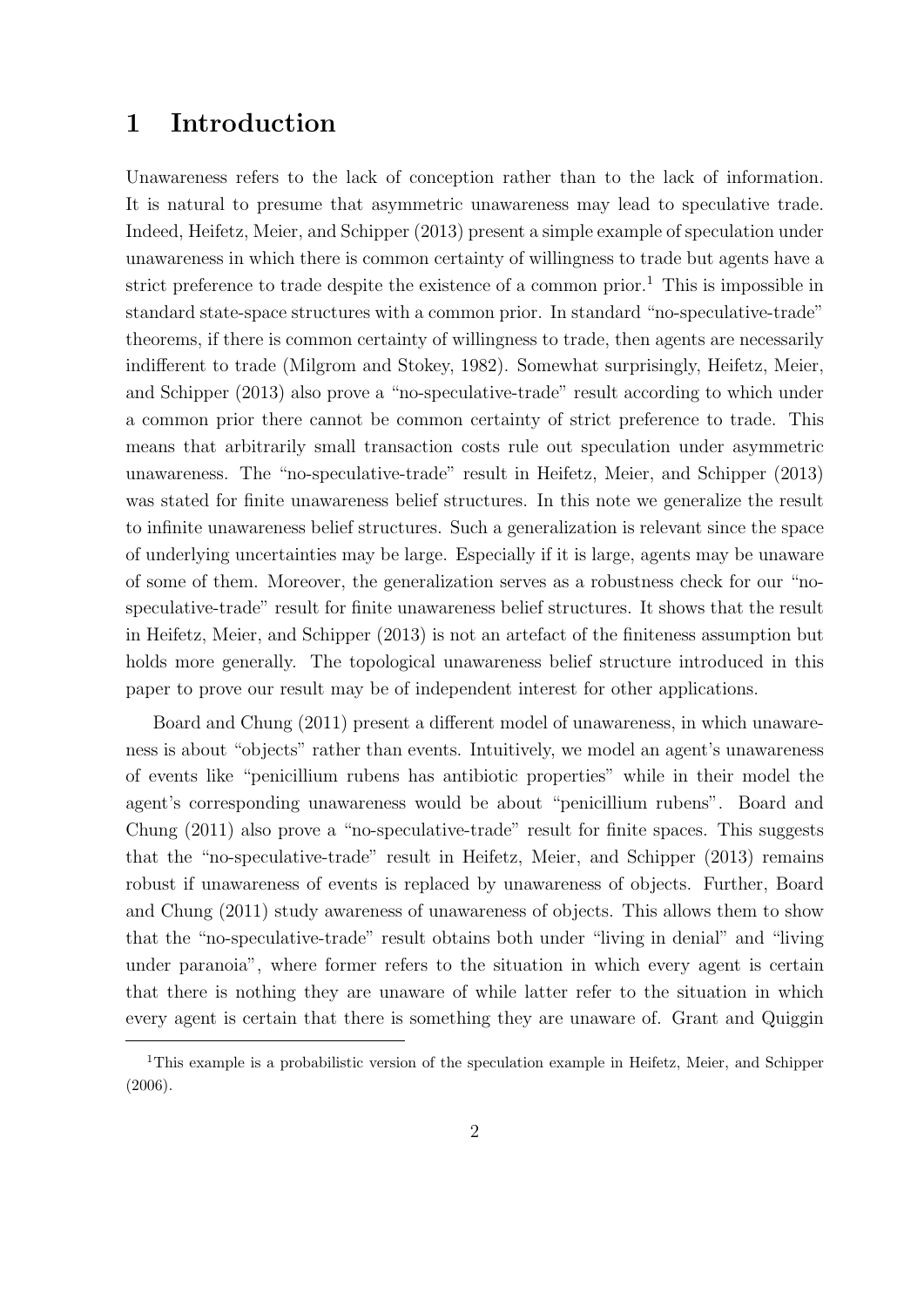(2013) discuss the speculative trade example of Heifetz, Meier, and Schipper (2006) in the context of awareness of unawareness. The authors argue that agents should induce from previous experiences of becoming aware and from differences in awareness across agents that they themselves could be unaware of something. This awareness of unawareness may be coupled with a version of a precautionary principle which may make them reluctant to engage in speculative trade.

The paper is organized as follows. The next section introduces topological unawareness belief structures. The general "no-speculative-trade" theorem is stated in Section 3. Finally, Section 4 contains the proof of the theorem.

### 2 Topological Unawareness Belief Structures

We consider an unawareness belief structure as defined in Heifetz, Meier, and Schipper (2013) but with additional topological properties.

#### 2.1 Compact Hausdorff State-Spaces

Let  $S = \{S\}$  be a complete lattice of disjoint *state-spaces*, with respect to the partial order  $\leq$  on S. If S' and S'' are such that  $S'' \succeq S'$  we say that S'' is more expressive than S'.  $(S, \preceq)$  is well-founded, that is, every non-empty subset  $\mathcal{X} \subseteq \mathcal{S}$  contains a  $\preceq$ -minimal element. That is, there is a  $S' \in \mathcal{X}$  such that for all  $S \in \mathcal{X}$ : if  $S \preceq S'$ , then  $S = S'$ . Each state-space  $S \in \mathcal{S}$  is a non-empty compact Hausdorff space with a Borel  $\sigma$ -field  $\mathcal{F}_S$ . Denote by  $\Omega = \bigcup_{S' \in \mathcal{S}} S'$  the union of these spaces.  $\Omega$  is endowed with the disjoint-union topology:  $O \subseteq \Omega$  is open if and only if  $O \cap S$  is open in S for all  $S \in \mathcal{S}$ .

As we will see later, the lattice of spaces is useful to model unawareness with multiple agents. If an agent forms beliefs about events of a space with low expressive power and not about some events of a space with higher expressive power, then she is unaware of latter events. In a multi-agent context, agents should also form beliefs about other agent's awareness. In particular, at some events that agent  $i$  forms beliefs over, agent  $j$  may form beliefs about events in a space with lower expressive power. It means that  $i$  thinks that  $j$ is unaware of some aspects of the reality. Interactive unawareness is captured by forming beliefs about beliefs etc. down the lattice. We will make this precise once we introduce agents' type mappings in Subsection 2.8.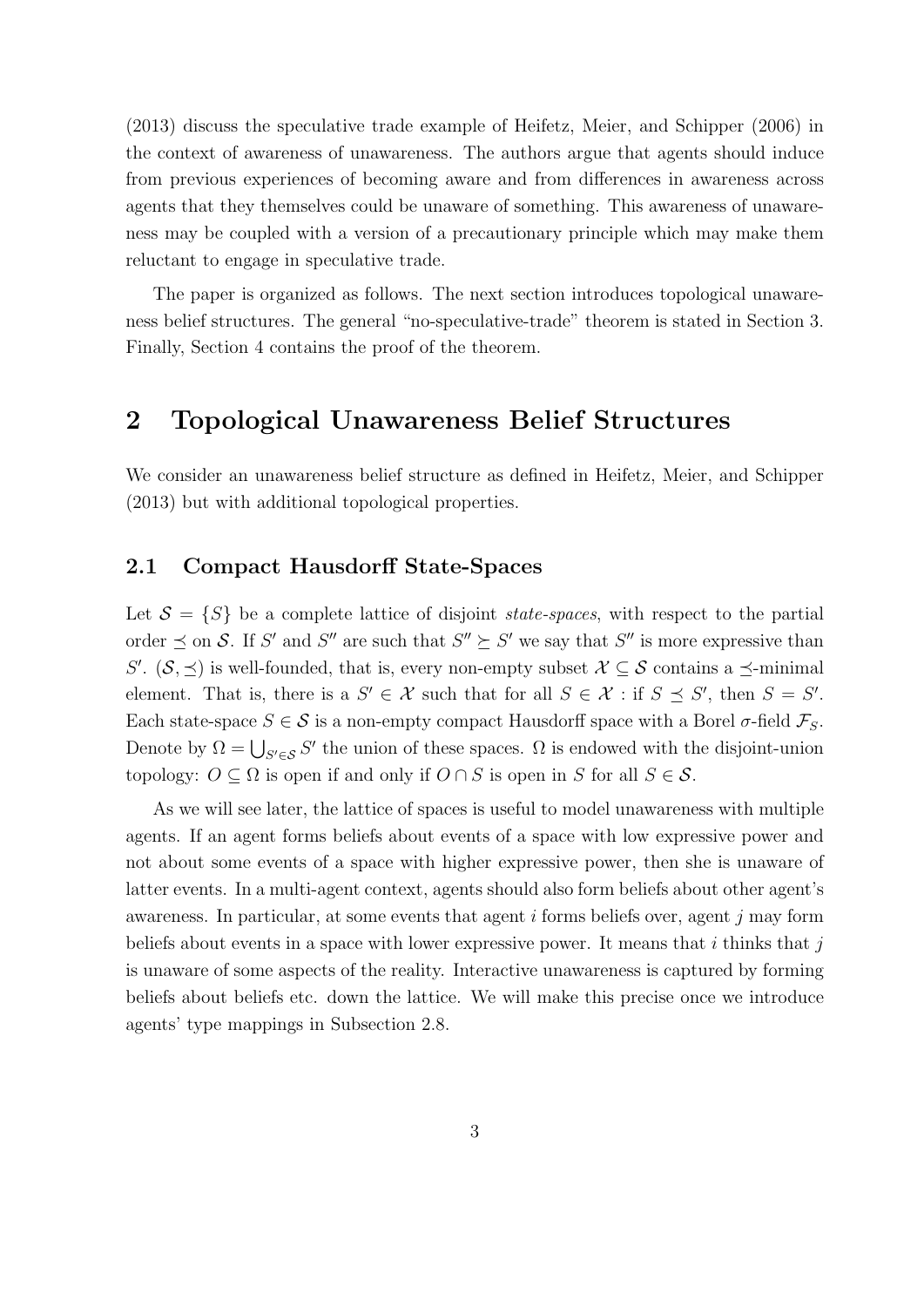#### 2.2 Continuous Projections

For every S and S' such that  $S' \succeq S$ , there is a continuous surjective projection  $r_S^{S'}$  $S^{'}\hskip.03cm :\hskip.03cm$  $S' \to S$ , where  $r_S^S$  is the identity. Note that the cardinality of S is smaller than or equal to the cardinality of S'. We require the projections to commute: if  $S'' \succeq S' \succeq S$  then  $r_S^{S''}=r_S^{S'}$  $S'_{S} \circ r_{S'}^{S''}$ . If  $\omega \in S'$ , denote  $\omega_{S} = r_{S}^{S'}$  $S'_{S}(\omega)$ . If  $D \subseteq S'$ , denote  $D_{S} = {\omega_{S} : \omega \in D}$ .

#### 2.3 Events

For  $D \subseteq S$ , denote  $D^{\uparrow} = \bigcup_{S' \in \mathcal{S}: S' \succeq S} (r_S^{S'})$  $S'_{S}$ <sup> $-1$ </sup> (*D*). An event is a pair (*E*, *S*), where  $E = D^{\uparrow}$ with  $D \subseteq S$ , where  $S \in \mathcal{S}$ . D is called the base and S the base-space of  $(E, S)$ , denoted by  $S(E)$ . If  $E \neq \emptyset$ , then S is uniquely determined by E and, abusing notation, we write E for  $(E, S)$ . Otherwise, we write  $\emptyset^S$  for  $(\emptyset, S)$ . Note that not every subset of  $\Omega$  is an event.

Let  $\Sigma$  be the set of *measurable events* of  $\Omega$ , i.e.,  $D^{\uparrow}$  such that  $D \in \mathcal{F}_S$ , for some state-space  $S \in \mathcal{S}$ . Note that unless  $\mathcal{S}$  is a singleton,  $\Sigma$  is not an algebra because it contains distinct  $\emptyset^S$  for all  $S \in \mathcal{S}$ .

#### 2.4 Negation

If  $(D^{\uparrow}, S)$  is an event where  $D \subseteq S$ , the negation  $\neg(D^{\uparrow}, S)$  of  $(D^{\uparrow}, S)$  is defined by  $\neg(D^{\uparrow}, S) := ((S \setminus D)^{\uparrow}, S)$ . Note, that by this definition, the negation of a (measurable) event is a (measurable) event. Abusing notation, we write  $\neg D^{\uparrow} := (S \setminus D)^{\uparrow}$ . Note that by our notational convention, we have  $\neg S^{\uparrow} = \emptyset^S$  and  $\neg \emptyset^S = S^{\uparrow}$ , for each space  $S \in \mathcal{S}$ .  $\neg D^{\uparrow}$  is typically a proper subset of the complement  $\Omega \setminus D^{\uparrow}$ . That is,  $(S \setminus D)^{\uparrow} \subsetneq \Omega \setminus D^{\uparrow}$ .

Intuitively, there may be states in which the description of an event  $D^{\uparrow}$  is both expressible and valid – these are the states in  $D^{\uparrow}$ ; there may be states in which its description is expressible but invalid – these are the states in  $\neg D^{\uparrow}$ ; and there may be states in which neither its description nor its negation are expressible. The definition of negation is crucial for modeling unawareness in our structures. Intuitively, if an agent considers the negation of an event  $E$ , then she does not necessarily considers everything but E. Rather, she considers everything but E given her awareness level as defined by the space on which her beliefs are defined on.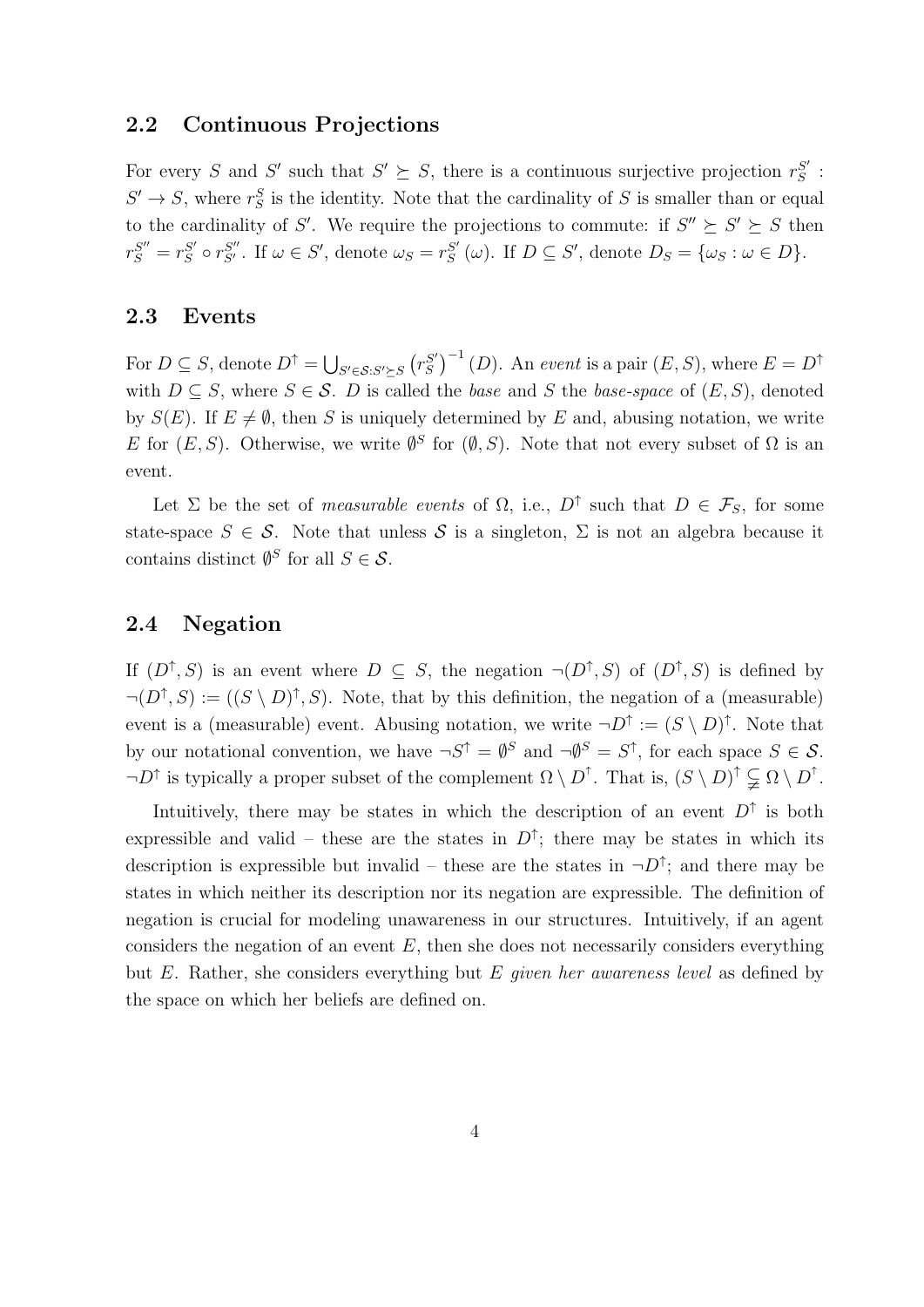#### 2.5 Conjunction and Disjunction

If  $\big\{ \big(D_\lambda^\uparrow$  $\left\{\zeta, S_{\lambda}\right\}\right\}_{\lambda \in I}$  is a finite or countable collection of events (with  $D_{\lambda} \subseteq S_{\lambda}$ , for  $\lambda \in L$ ),  $\lambda{\in}L$ their conjunction  $\bigwedge_{\lambda \in L} \left( D_{\lambda}^{\uparrow} \right)$  $\big(\bigwedge^\uparrow_\lambda, S_\lambda\big)$  is defined by  $\bigwedge_{\lambda \in L} \Big(D_\lambda^\uparrow$  $\big(\bigcap_{\lambda\in L}D^\uparrow_\lambda$  $\big(\begin{matrix} \uparrow \ \lambda \end{matrix}\big)$  ,  $\sup_{\lambda \in L} S_{\lambda}$ . Note, that since S is a complete lattice,  $\sup_{\lambda \in L} S_{\lambda}$  exists. If  $S = \sup_{\lambda \in L} S_{\lambda}$ , then we have  $\left(\bigcap_{\lambda \in L} D^\uparrow_\lambda\right)$  $\begin{pmatrix} \uparrow \\ \downarrow \end{pmatrix} = \left( \bigcap_{\lambda \in L} \left( \left( r_{S_{\lambda}}^{S} \right)^{-1} (D_{\lambda}) \right) \right)^{\uparrow}$ . Again, abusing notation, we write  $\bigwedge_{\lambda \in L} D^\uparrow_\lambda$  $\big\uparrow^{\uparrow}:=\bigcap_{\lambda\in L}D^{\uparrow}_{\lambda}$  $\lambda$  (we will therefore use the conjunction symbol  $\wedge$  and the intersection symbol ∩ interchangeably).

We define the relation  $\subseteq$  between events  $(E, S)$  and  $(F, S')$ , by  $(E, S) \subseteq (F, S')$  if and only if  $E \subseteq F$  as sets and  $S' \preceq S$ . If  $E \neq \emptyset$ , we have that  $(E, S) \subseteq (F, S')$  if and only if  $E \subseteq F$  as sets. Note however that for  $E = \emptyset^S$  we have  $(E, S) \subseteq (F, S')$  if and only if  $S' \preceq S$ . Hence we can write  $E \subseteq F$  instead of  $(E, S) \subseteq (F, S')$  as long as we keep in mind that in the case of  $E = \emptyset^S$  we have  $\emptyset^S \subseteq F$  if and only if  $S \succeq S(F)$ . It follows from these definitions that for events E and F,  $E \subseteq F$  is equivalent to  $\neg F \subseteq \neg E$  only when E and F have the same base, i.e.,  $S(E) = S(F)$ .

The disjunction of  $\big\{D^\uparrow_\lambda\big\}$  $\left\{ \begin{matrix} \uparrow \\ \lambda \end{matrix} \right\}$ is defined by the de Morgan law  $\bigvee_{\lambda \in L} D^\uparrow_\lambda$  $\hat{\mathbb{A}}^{\uparrow}:=\neg\left(\bigwedge_{\lambda\in L}\neg\left(D^{\uparrow}_{\lambda}\right)$  $\binom{\uparrow}{\lambda}$ . Typically  $\bigvee_{\lambda \in L} D_{\lambda}^{\uparrow} \subsetneq \bigcup_{\lambda \in L} D_{\lambda}^{\uparrow}$  $\bigwedge^{\uparrow}$ , and if all  $D_{\lambda}$  are nonempty we have that  $\bigvee_{\lambda \in L} D_{\lambda}^{\uparrow} =$  $\bigcup_{\lambda \in L} D^\uparrow_\lambda$  $\hat{\lambda}$  holds if and only if all the  $D^{\uparrow}_{\lambda}$  $\lambda$  have the same base-space. Note, that by these definitions, the conjunction and disjunction of (at most countably many measurable) events is a (measurable) event.

Apart from the topological conditions and the well-foundedness assumption, the event-structure outlined so far is analogous to Heifetz, Meier, and Schipper (2006, 2008, 2013).

#### 2.6 Regular Borel Probability Measures

Here and in what follows, the term 'events' always means measurable events in  $\Sigma$  unless otherwise stated.

For each  $S \in \mathcal{S}, \Delta(S)$  is the set of regular Borel probability measures on  $(S, \mathcal{F}_S)$ . We consider this set itself as a measurable space which is endowed with the topology of weak convergence.<sup>2</sup>

<sup>&</sup>lt;sup>2</sup>The topology of weak convergence is generated by the sub-basis of sets  $\{\mu \in \Delta(S) : \mu(0) > r\}$ where  $O \subseteq S$  is open and  $r \in \mathbb{R}$  (see e.g. Billingsley (1968), appendix III). This topology coincides with the weak<sup>∗</sup> topology when S is normal (and in particular compact and/or metric); the weakest topology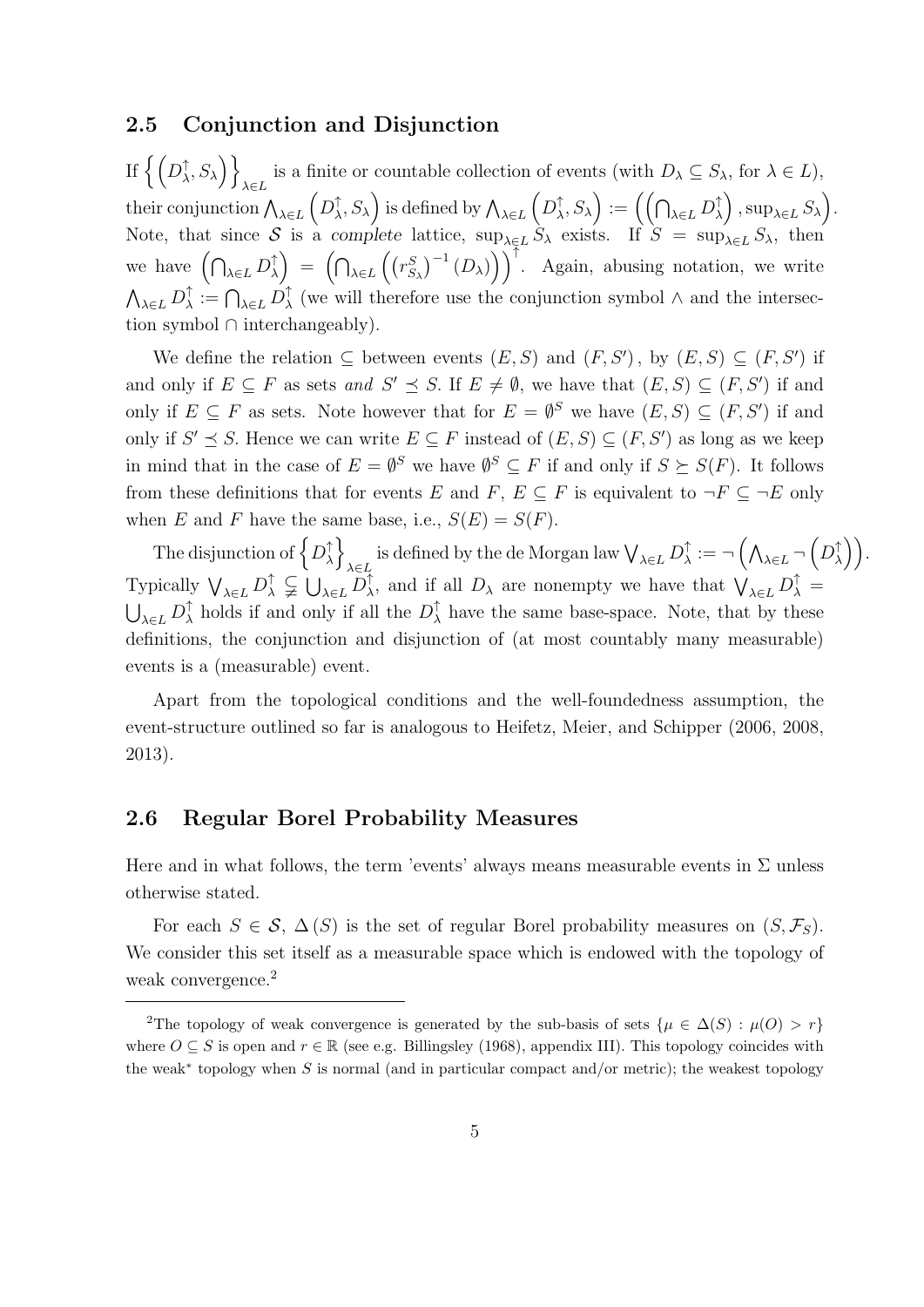$\bigcup_{S \in \mathcal{S}} \Delta(S)$  is endowed with the disjoint-union topology:  $O_{\Delta} \subseteq \bigcup_{S \in \mathcal{S}} \Delta(S)$  is open if and only if  $O_\Delta \cap \Delta(S)$  is open in  $\Delta(S)$  for all  $S \in \mathcal{S}$ .

Note that although each S and each  $\Delta(S)$  are compact, if S is infinite,  $\Omega$  and  $\bigcup_{S \in \mathcal{S}} \Delta(S)$  are not compact.

#### 2.7 Marginals

For a probability measure  $\mu \in \Delta(S')$ , the marginal  $\mu_{|S}$  of  $\mu$  on  $S \preceq S'$  is defined by

$$
\mu_{|S}(D) := \mu\left(\left(r_S^{S'}\right)^{-1}(D)\right), \quad D \in \mathcal{F}_S.
$$

Let  $S_{\mu}$  be the space on which  $\mu$  is a probability measure. Whenever  $S_{\mu} \succeq S(E)$  then we abuse notation slightly and write

$$
\mu(E) = \mu(E \cap S_{\mu}).
$$

If  $S(E) \npreceq S_\mu$ , then we say that  $\mu(E)$  is undefined.

#### 2.8 Continuous Type Mappings

Let I be a nonempty finite or countable set of individuals. For every individual, each state gives rise to a probabilistic belief over states in some space.

**Definition 1** For each individual  $i \in I$  there is a continuous type mapping  $t_i : \Omega \longrightarrow$  $\bigcup_{S \in \mathcal{S}} \Delta(S)$ . We require the type mapping  $t_i$  to satisfy the following properties.<sup>3</sup>

(0) Confinement: If  $\omega \in S'$  then  $t_i(\omega) \in \Delta(S)$  for some  $S \preceq S'$ .

(1) If 
$$
S'' \succeq S' \succeq S
$$
,  $\omega \in S''$ , and  $t_i(\omega) \in \Delta(S)$  then  $t_i(\omega_{S'}) = t_i(\omega)$ .

(2) If  $S'' \succeq S' \succeq S$ ,  $\omega \in S''$ , and  $t_i(\omega) \in \Delta(S')$  then  $t_i(\omega_S) = t_i(\omega)_{|S}$ .

for which the mapping

$$
\mu \longrightarrow \int_{S} f d\mu
$$

is continuous for every continuous real-valued function f on  $S$  (see Heifetz, 2006, Fn. 3).

<sup>3</sup>As is shown in Heifetz, Meier, and Schipper (2013), Property (1) of the type mappings is implied by the Properties  $(0), (2),$  and  $(3)$ .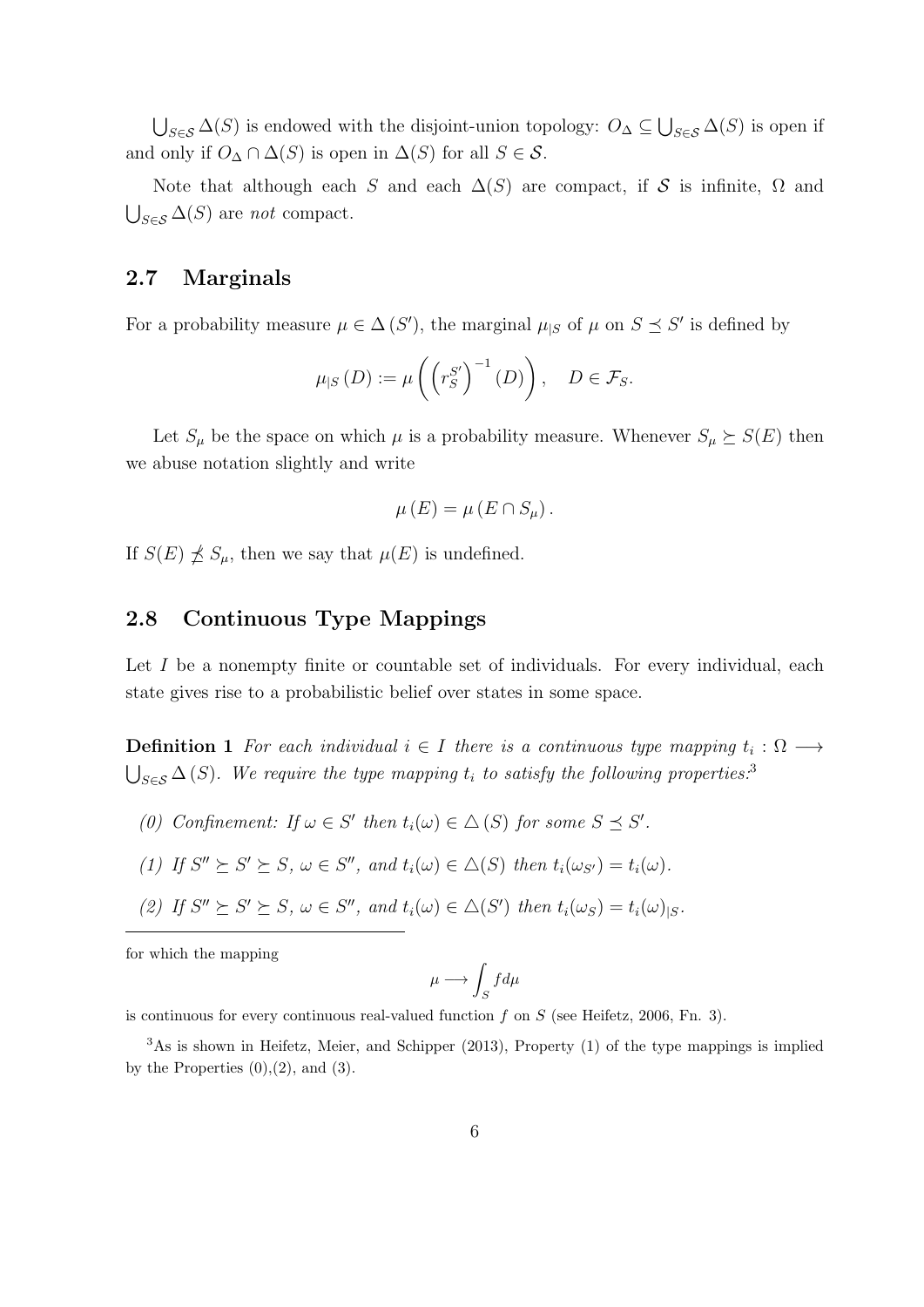(3) If 
$$
S'' \succeq S' \succeq S
$$
,  $\omega \in S''$ , and  $t_i(\omega_{S'}) \in \Delta(S)$  then  $S_{t_i(\omega)} \succeq S$ .

 $t_i(\omega)$  represents individual i's belief at state  $\omega$ . Properties (0) to (3) guarantee the consistent fit of beliefs and awareness at different state-spaces. Confinement means that at any given state  $\omega \in \Omega$  an individual's belief is concentrated on states that are all described with the same "vocabulary" - the "vocabulary" available to the individual at  $\omega$ . This "vocabulary" may be less expressive than the "vocabulary" used to describe statements in the state  $\omega$ ." Properties (1) to (3) compare the types of an individual in a state  $\omega \in S'$  and its projection to  $\omega_s$ , for some  $S \preceq S'$ . Property (1) and (2) mean that at the projected state  $\omega_{\mathcal{S}}$  the individual believes everything she believes at  $\omega$  given that she is aware of it at  $\omega_s$ . Property (3) means that at  $\omega$  an individual cannot be unaware of an event that she is aware of at the projected state  $\omega_{S}$ .

 $Define<sup>4</sup>$ 

$$
Ben_i(\omega) := \left\{ \omega' \in \Omega : t_i(\omega')_{|S_{t_i(\omega)}} = t_i(\omega) \right\}.
$$

This is the set of states at which individual i's type or the marginal thereof coincides with her type at  $\omega$ . Such sets are events in our structure:

**Remark 1** For any  $\omega \in \Omega$ ,  $Ben_i(\omega)$  is a  $S_{t_i(\omega)}$ -based event, which is not necessarily measurable.<sup>5</sup>

**Assumption 1** If  $Ben_i(\omega) \subseteq E$ , for a measurable event E, then  $t_i(\omega)(E) = 1$ .

This assumption implies introspection (Property (va) in Proposition 4 in Heifetz, Meier, and Schipper, 2013). Note, that if  $Ben_i(\omega)$  is measurable, then Assumption 1 implies  $t_i(\omega)(Ben_i(\omega)) = 1$ .

**Definition 2** We denote by  $\Omega := \langle S, (r_{S'}^{S''}) \rangle$  $\left(S'\right)_{S''\succeq S'}$  ,  $\left(t_i\right)_{i\in I}$  a topological unawareness belief structure.

Topological unawareness belief structures are analogous to unawareness belief structures in Heifetz, Meier, and Schipper (2013) except for the additional topological properties and the well-foundedness asumption. See Heifetz, Meier, and Schipper (2013) for further details and interpretations.

<sup>&</sup>lt;sup>4</sup>The name "Ben" is chosen analogously to the "ken" in knowledge structures.

<sup>&</sup>lt;sup>5</sup>Even in a standard type-space, if the  $\sigma$ -algebra is not countably generated, then the set of states where a player is of a certain type might not be measurable.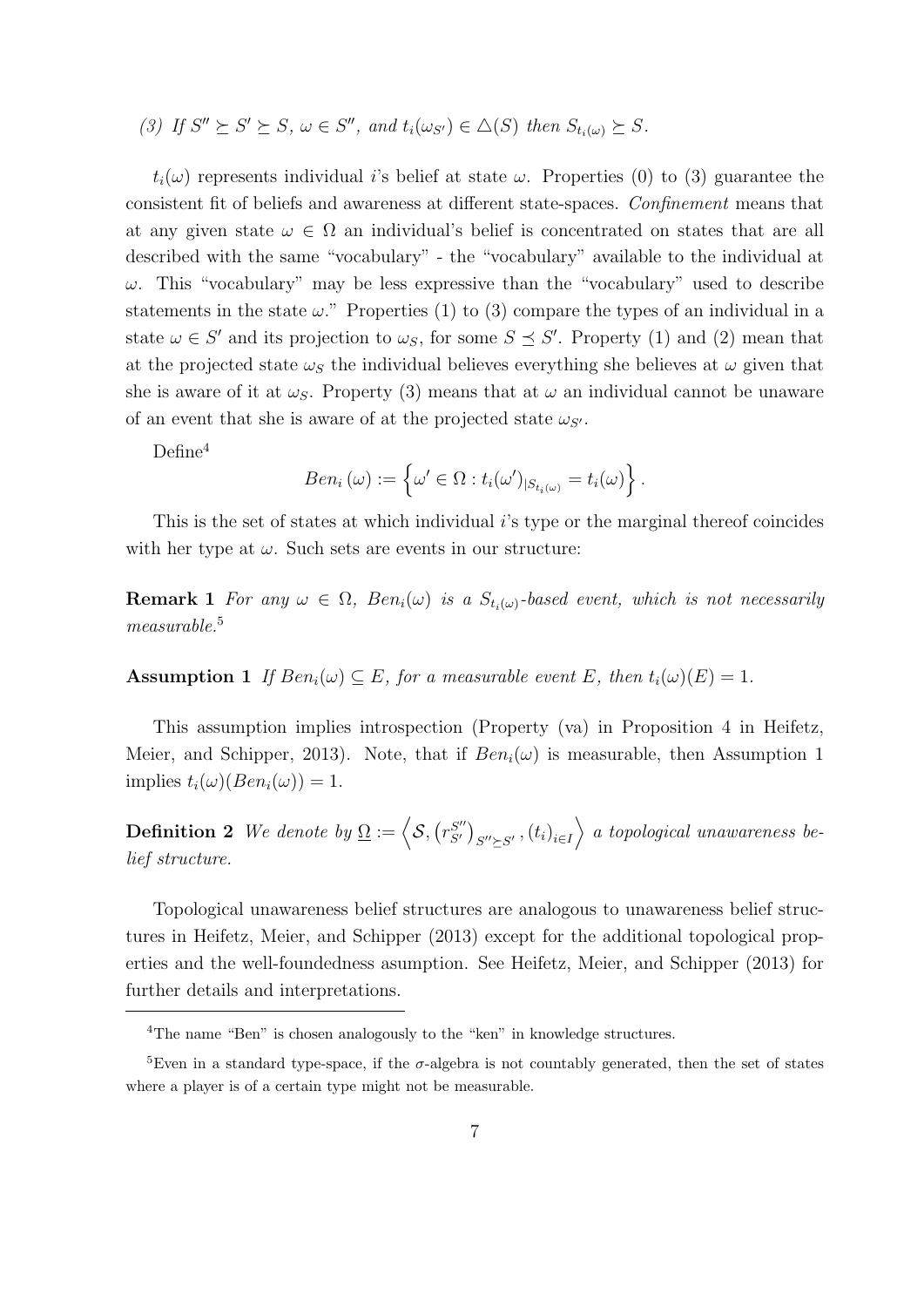#### 2.9 Belief, Common Certainty, and Awareness

For  $i \in I$ ,  $p \in [0, 1]$  and an event E, the p-belief operator is defined by

$$
B_i^p(E) := \{ \omega \in \Omega : t_i(\omega)(E) \ge p \},
$$

if there is a state  $\omega$  such that  $t_i(\omega)(E) \geq p$ , and by

$$
B_i^p(E) := \emptyset^{S(E)}
$$

otherwise. The mutual  $p$ -belief operator on events is defined by

$$
B^p(E) = \bigcap_{i \in I} B_i^p(E).
$$

The common certainty operator on events is defined by

$$
CB^{1}(E) = \bigcap_{n=1}^{\infty} (B^{1})^{n}(E).
$$

These are standard definitions (e.g. see Monderer and Samet, 1989) adapted to our unawareness structures.

As in Heifetz, Meier, and Schipper (2013) we define for every  $i \in I$  the awareness operator

$$
A_i(E) := \{ \omega \in \Omega : t_i(\omega) \in \Delta(S) \text{ for some } S \succeq S(E) \},
$$

for every event E, if there is a state  $\omega$  such that  $t_i(\omega) \in \Delta(S)$  with  $S \succeq S(E)$ , and by

$$
A_i(E) := \emptyset^{S(E)}
$$

otherwise.

In Heifetz, Meier, and Schipper (2013, Proposition 1 and 2) we show that  $A_i(E)$ ,  $B_i^p$  $i(E)$ ,  $B^p(E)$ , and  $CB^1(E)$  are all  $S(E)$ -based measurable events. We also show in Heifetz, Meier, and Schipper (2013, Proposition 4) that standard properties of belief obtain. Moreover, in Heifetz, Meier, and Schipper (2013, Proposition 5) we show "standard" properties of awareness. One of those properties is *weak necessitation*, i.e., for any event  $E \in \Sigma$ ,  $A_i(E) = B_i^1(S(E)^{\dagger})$ . This property will be used later in the proof.

**Definition 3** An event E is evident if for each  $i \in I$ ,  $E \subseteq B_i^1(E)$ .

**Proposition 1** For every event  $F \in \Sigma$ :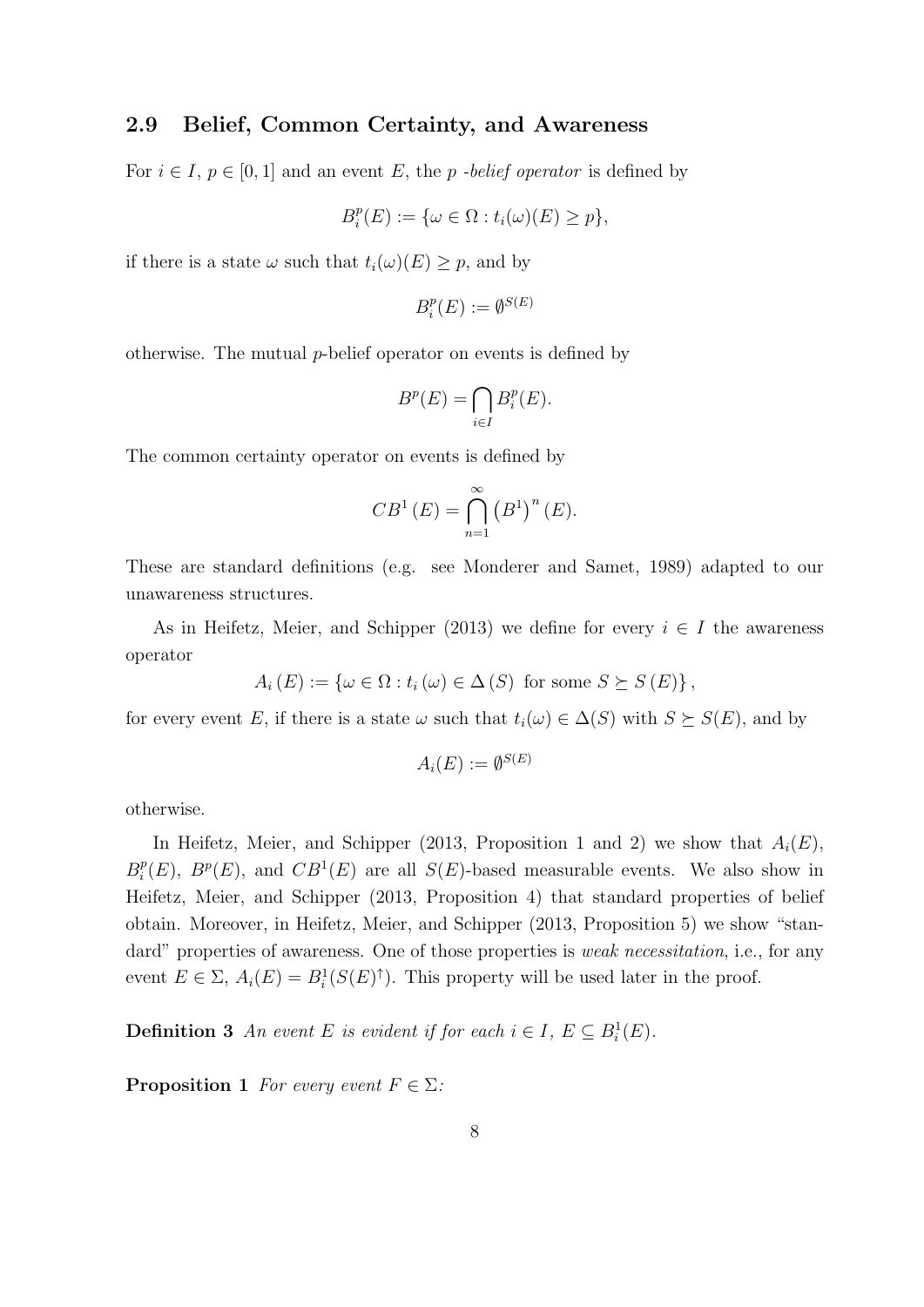- (i)  $CB^1(F)$  is evident, that is  $CB^1(F) \subseteq B^1_i(CB^1(F))$  for all  $i \in I$ .
- (ii) There exists an evident event E such that  $\omega \in E$  and  $E \subseteq B_i^1(F)$  for all  $i \in I$ , if and only if  $\omega \in CB^1(F)$ .

The proof is analogous to Proposition 3 in Monderer and Samet (1989) for a standard state-space and thus omitted.

### 3 A Generalized "No-speculative-trade" Theorem

**Definition 4 (Prior)** A prior for player i is a system of probability measures  $P_i =$  $(P_i^S)_{S \in \mathcal{S}} \in \prod_{S \in \mathcal{S}} \Delta(S)$  such that

- 1. The system is projective: If  $S' \preceq S$  then the marginal of  $P_i^S$  on  $S'$  is  $P_i^{S'}$  $\mathcal{C}^{S'}_i$ . (That is, if  $E \in \Sigma$  is an event whose base-space  $S(E)$  is lower or equal to S', then  $P_i^S(E) = P_i^{S'}$  $\mathfrak{h}^{S'}_i\left(E\right)$ .)
- 2. Each probability measure  $P_i^S$  is a mixture of i's beliefs in S: for every event  $E \in \Sigma$ such that  $S(E) \preceq S$ ,

$$
P_i^S(E \cap S \cap A_i(E)) = \int_{S \cap A_i(E)} t_i(\cdot) (E) dP_i^S(\cdot).
$$
 (1)

We call any probability measure  $\mu_i \in \Delta(S)$  satisfying equation (1) in place of  $P_i^S$  a prior of player i on S.

Roughly the probability assigned by agent i's prior to the event  $E \cap A_i(E)$  is the mixture of agent i's beliefs  $t_i(\omega)(E)$  over states  $\omega$  in which i is aware of E weighted by the prior. This is analogous to the definition of prior in standard belief structures (see Samet, 1999). See Heifetz, Meier, and Schipper (2013) for further discussions and examples.

Definition 5 (Common Prior)  $P = (P^S)_{S \in \mathcal{S}} \in \prod_{S \in \mathcal{S}} \Delta(S)$  (resp.  $P^S \in \Delta(S)$ ) is a common prior (resp. a common prior on S) if P (resp.  $P^S$ ) is a prior (resp. a prior on S) for every player  $i \in I$ .

Denote by  $[t_i(\omega)] := {\omega' \in \Omega : t_i(\omega') = t_i(\omega)}.$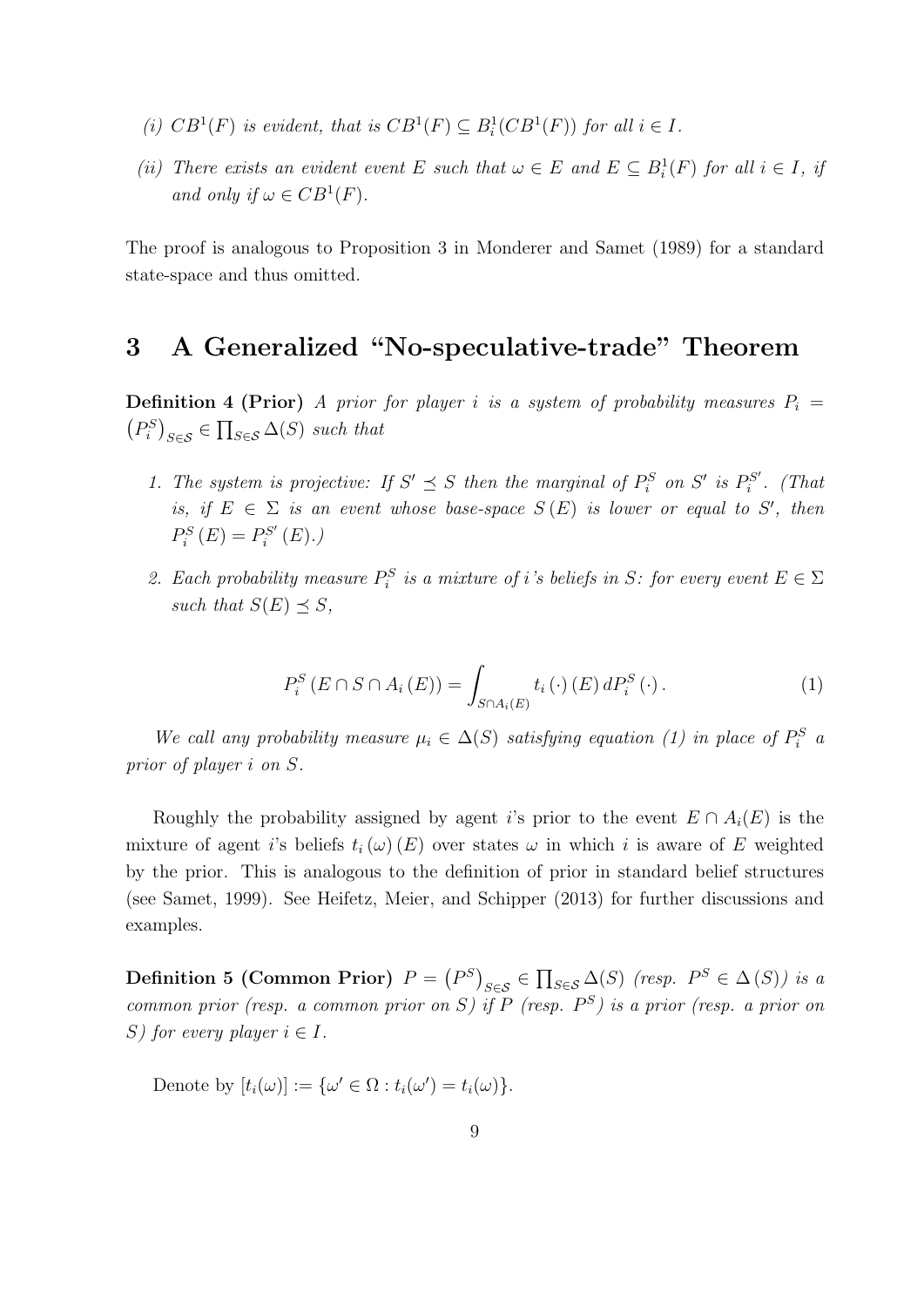**Definition 6** A common prior  $P = (P^S)_{S \in \mathcal{S}} \in \prod_{S \in \mathcal{S}} \Delta(S)$  (resp. a common prior  $P^S$  on S) is positive if and only if for all  $i \in I$  and  $\omega \in \Omega$ : if  $t_i(\omega) \in \Delta(S')$ , then  $P^{S} \left( ([t_i(\omega)] \cap S')^{\uparrow} \cap S \right) > 0$  for all  $S \succeq S'$  (resp. for S).

Note that with this positivity assumption,  $Ben_i(\omega)$  is measurable for every  $\omega \in \Omega$ and *i*. Note further that by Lemma 3 below,  $[t_i(\omega)] \cap S' \in \mathcal{F}_{S'}$ .

Recall Remark 7 in Heifetz, Meier, and Schipper (2013) according to which if  $\hat{S}$  is the upmost state-space in the lattice S, and  $(P_i^S)_{S \in S} \in \prod_{S \in S} \Delta(S)$  is a tuple of probability measures, then  $(P_i^S)_{S \in \mathcal{S}}$  is a prior for player i if and only if  $P_i^{\hat{S}}$  is a prior for player i on  $\hat{S}$  and  $P_i^S$  is the marginal of  $P_i^{\hat{S}}$  for every  $S \in \mathcal{S}$ .

Speculative trade between agents could occur at a state if it is common certainty that agents form different expectations of a random variable (e.g. stock returns).

**Definition 7** Let  $x_1$  and  $x_2$  be real numbers and v a continuous random variable<sup>6</sup> on  $\Omega$ . Define the sets  $E_1^{\leq x_1} := \left\{ \omega \in \Omega : \int_{S_{t_1(\omega)}} v(\cdot) d(t_1(\omega))(\cdot) \leq x_1 \right\}$  and  $E_2^{\geq x_2} := \left\{ \omega \in \Omega : \int_{S_{t_2(\omega)}} v(\cdot) d(t_2(\omega))(\cdot) \geq x_2 \right\}$ . We say that at  $\omega$ , conditional on his information, player 1 (resp. player 2) believes that the expectation of  $v$  is weakly below  $x_1$  (resp. weakly above  $x_2$ ) if and only if  $\omega \in E_1^{\leq x_1}$  (resp.  $\omega \in E_1^{\geq x_2}$ ).

Since we endowed  $\Omega$  with the disjoint union topology, we have that a function  $v$ :  $\Omega \longrightarrow \mathbb{R}$  is continuous if and only if for each  $S \in \mathcal{S}$  the restriction of v to S is a continuous function from  $S$  to  $\mathbb{R}$ .

Note that the sets  $E_1^{\leq x_1}$  or  $E_1^{\geq x_2}$  may not be events in our unawareness belief structure, because  $v(\omega) \neq v(\omega_S)$  is allowed, for  $\omega \in S' \succ S$ . Yet, we can define p-belief, mutual p-belief, and common certainty for measurable subsets of  $\Omega$ , and show that the properties

<sup>6</sup>One may wonder to what extent the assumption of a continuous random variable would preclude situations in which for instance the "returns from investing in eurozone sovereign debt seems to dependent discontinuously on the question of whether the eurozone stays intact". We view continuity more as a technical assumption. The intuitive notion of continuity referred to in the eurozone example does not necessarily correspond to the mathematical notion of continuity. To see this, note that since we do not assume that state-spaces are connected, we allow for a states-space to be a disjoint union of two open subsets, call them  $A$  and  $B$ , with  $A$  standing for the event that the eurozone stays intact while  $B$ corresponding to the event that the eurozone falls apart. Then a random variable, which restricted to A is continuous and larger than x while restricted to  $B$  being also continuous but smaller than y with  $x > y$ , is a continuous random variable although it depends "discontinuously" (i.e., more precisely it "jumps") on the event of whether or not the eurozone stays intact or not.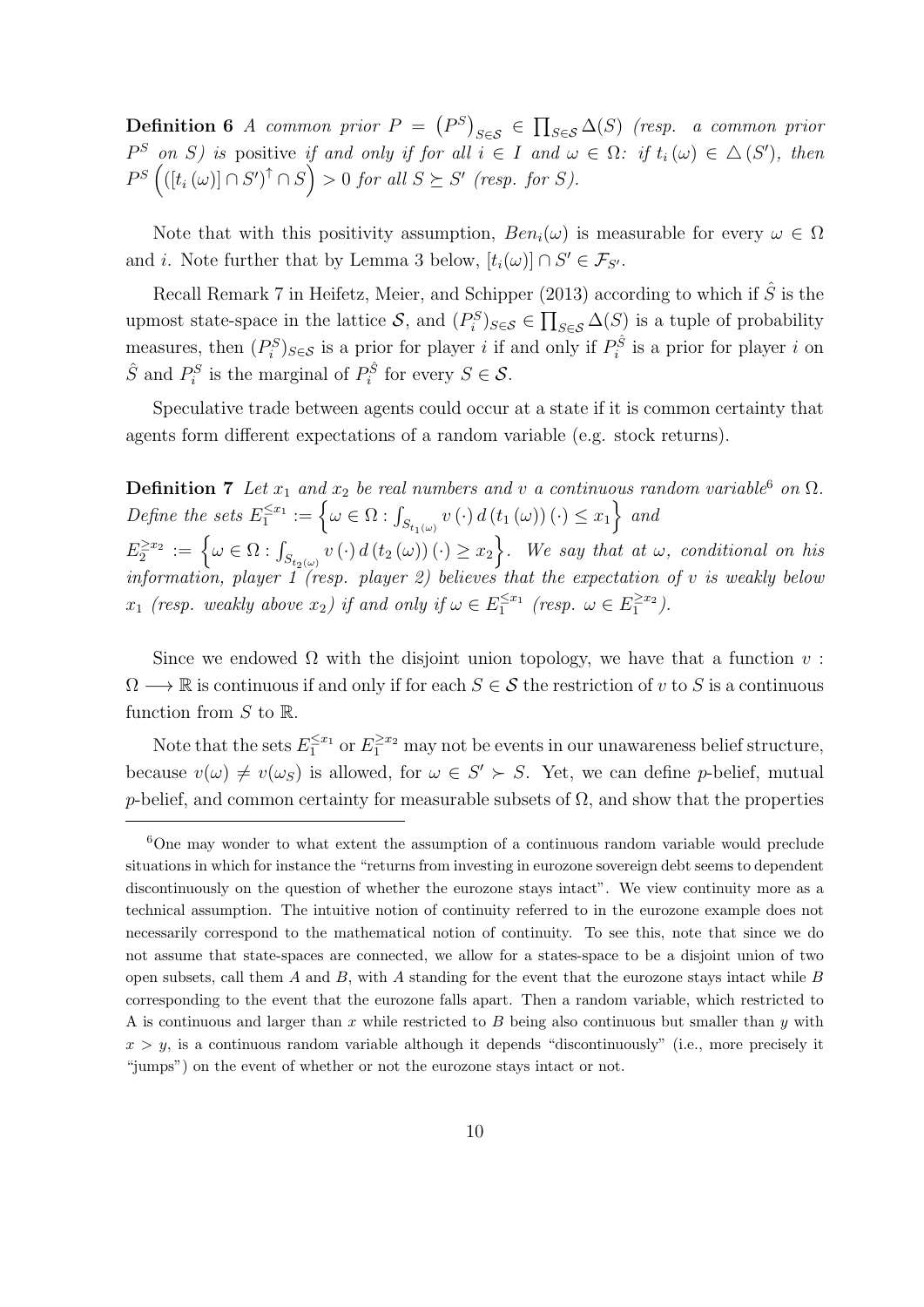stated in Heifetz, Meier, and Schipper (2013, Propositions 4 and 6) obtain as well. The proofs are analogous and thus omitted.

**Theorem 1** Let  $\Omega$  be a topological unawareness belief structure and P a positive common prior. Then there is no state  $\tilde{\omega} \in \Omega$ , continuous random variable  $v : \Omega \longrightarrow \mathbb{R}$ , and  $x_1, x_2 \in \mathbb{R}$  with  $x_1 < x_2$  such that: at  $\tilde{\omega}$  it is common certainty that conditional on her information, player 1 believes that the expectation of v is weakly below  $x_1$  and, conditional on his information, player 2 believes that the expectation of v is weakly above  $x_2$ .

This general "no-speculative-trade" theorem implies our "no-speculative-trade" theorem for finite unawareness belief structures (Heifetz, Meier, and Schipper, 2013).

We should clarify how the additional assumptions on the lattice and the state-spaces allow us to generalize the "no-speculative-trade" theorem for finite unawareness belief structures in Heifetz, Meier, and Schipper (2013) to the infinite case. One assumption imposed on topological unawareness structures is that the complete lattice of spaces is well-founded. That is, we impose that each nonempty subset  $\mathcal{X} \subseteq \mathcal{S}$  of the lattice contains at least one  $\preceq$ -minimal space. If the join is an element of the subset X, then it is the unique  $\preceq$ -minimal space of X. Otherwise well-foundedness implies that there must be several incomparable  $\preceq$ -minimal spaces. The assumption that the lattice of spaces is well-founded is used in an important step of the proof. If the set of states in which there is common certainty that the first player's expectation is strictly above  $x$  and the second player's expectations is weakly below  $x$  is nonempty, we need to find a minimal state-space such that the common certainty event restricted to this space is nonempty. Assuming that the lattice of spaces is well-founded allows us to find such a minimal space, which is key to extending the "no-speculative-trade" theorem to unawareness. Otherwise, it could be the case that agent 1 may believe that agent 2 is less aware and believes that agent 1 is even less aware and believes that agent 2 is even less aware and believes ...

The assumption that state-spaces are compact Hausdorff might not be strictly necessary. This is because our assumption of a positive common prior (Definition 6) implies that for each agent there can be at most a countable number of types. This fact should facilitate the development of results in a purely measure theoretic setting. Yet, our assumptions make the proofs of Lemmata 1, 2, and 3, and Theorem 1 simpler. Moreover, the topological unawareness belief structure could be of independent interest. For instance, it might prepare for other versions of the "no-speculative-trade" results, where the positivity assumption is dropped (and hence any player could have uncountably many types). Feinberg (2000) and Heifetz (2006) prove results on the absence of common certainty of speculative-trade in some states without the positivity assumption. We focus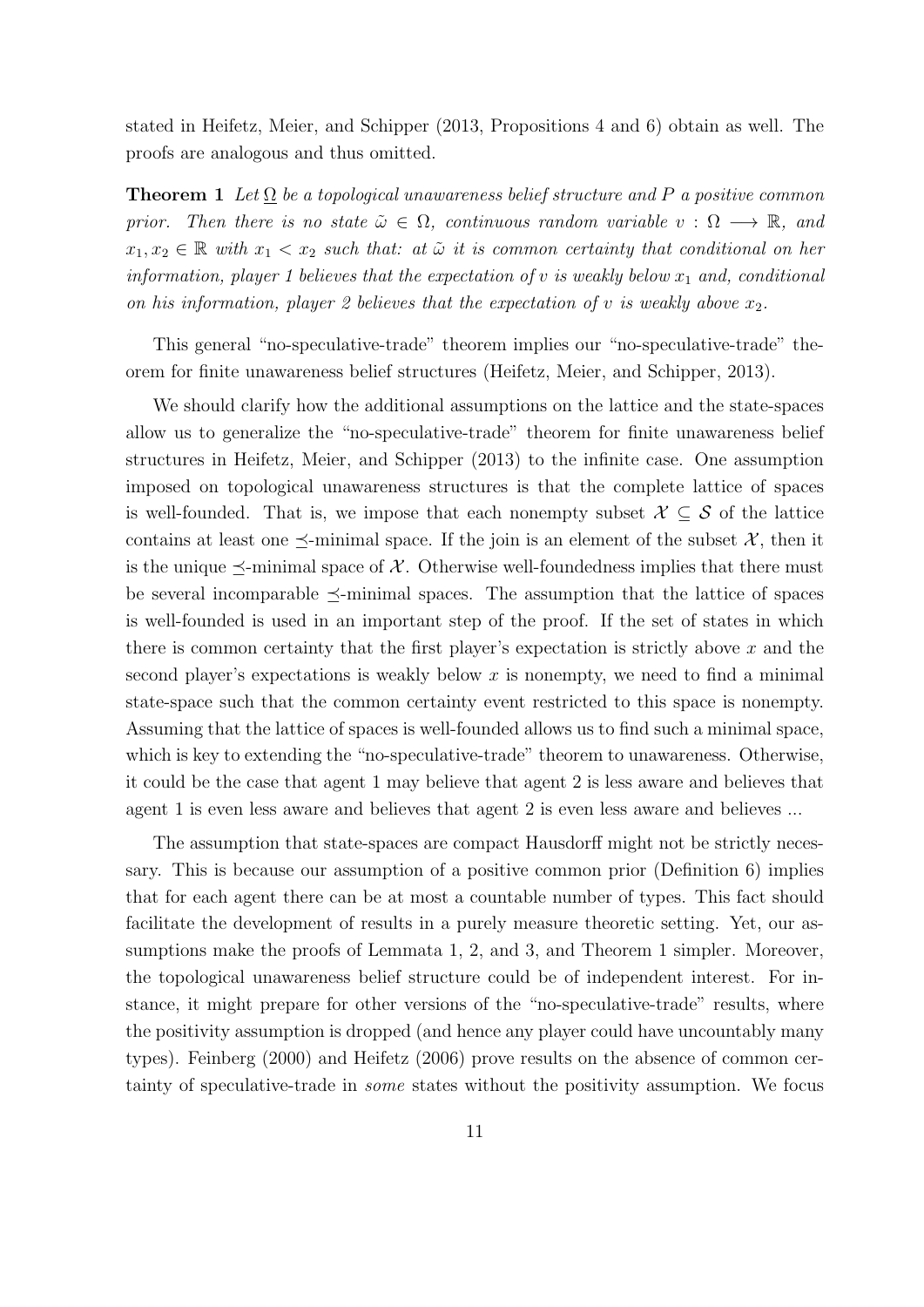on the absence of common certainty of speculative-trade in all states. Hence, our notion of "no-speculative-trade" implies Feinberg's notion of "no-speculative-trade". Although this comes at the cost of the positivity assumption, we opted for our notion because intuitively one is interested to know whether there are some states (as opposed to all states) where agents speculate.

On the feasibility of a converse to Theorem 1, we note that Heifetz, Meier, and Schipper (2013) show by example that the converse of the "no-speculative-trade" theorem does not hold even in the finite case.

### 4 Proof of Theorem 1

#### 4.1 Preliminary Definitions and Results

We define  $G \subseteq \Omega$  to be a *measurable set* if and only if for all  $S \in \mathcal{S}, G \cap S \in \mathcal{F}_S$ . The collection of measurable sets forms a sigma-algebra on  $\Omega$ .

Let  $\Omega$  be an unawareness belief structure. As in Heifetz, Meier, and Schipper (2012, Appendix B), we define the *flattened type-space* associated with the unawareness belief structure  $\Omega$  by

$$
F(\underline{\Omega}) := \langle \Omega, \mathcal{F}, (t_i^F)_{i \in I} \rangle,
$$

where  $\Omega$  is the union of all state-spaces in the unawareness belief structure  $\Omega$ ,  $\mathcal F$  is the collection of all measurable sets in  $\underline{\Omega}$ , and  $t_i^F : \Omega \longrightarrow \Delta(\Omega)$  is defined by

$$
t_i^F(\omega)(E) := \begin{cases} t_i(\omega)(E \cap S_{t_i(\omega)}) & \text{if } E \cap S_{t_i(\omega)} \neq \emptyset \\ 0 & \text{otherwise} \end{cases}
$$

The definition of the belief operator as well as standard properties of belief and Proposition 1 can be extended to measurable subsets of  $\Omega$ . The proofs are analogous and thus omitted.

In this article, a standard topological type space (see for instance, Heifetz, 2006) is a compact Hausdorff space  $\Omega$  such that for every individual  $i \in I$  there is a continuous type mapping  $t_i : \Omega \longrightarrow \Delta(\Omega)$  from  $\Omega$  to the the space of regular Borel probability measures  $\Delta(\Omega)$  endowed with the topology of weak convergence.

Let  $\Omega$  be a topological unawareness belief structure and P a positive common prior. For the proof of the theorem, we have to show that there is no evident measurable set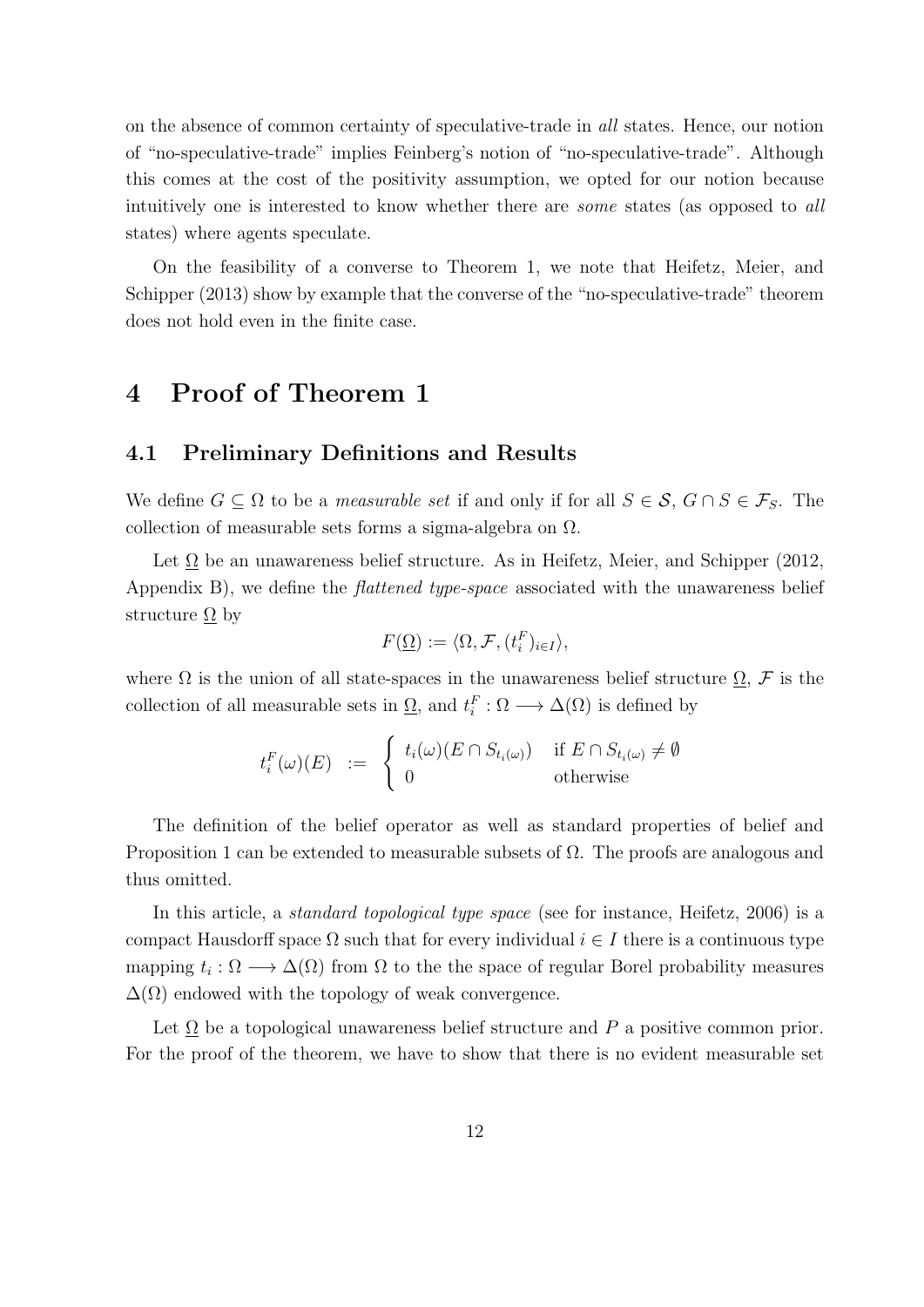$E \in \mathcal{F}$  such that  $\tilde{\omega} \in E$  and

$$
\int_{\Omega} v(\cdot) d(t_1(\omega))(\cdot) \leq x_1 < x_2 \leq \int_{\Omega} v(\cdot) d(t_2(\omega))(\cdot)
$$

for all  $\omega \in E$ .

We need the following lemmata:

**Lemma 1** Let  $\Omega$  be a topological unawareness belief structure,  $v : \Omega \longrightarrow \mathbb{R}$  be a continuous random variable, and  $x \in \mathbb{R}$ . Then  $\{\omega \in \Omega : \int_{\Omega} v(\cdot) d(t_i(\omega))(\cdot) \geq x\}$  and  $\{\omega \in \Omega : \int_{\Omega} v(\cdot) d(t_i(\omega))(\cdot) \leq x\}$  are closed subsets of  $\Omega$ .<sup>7</sup>

PROOF OF THE LEMMA. Since for every  $S \in \mathcal{S}$ , the topology on  $\Delta(S)$  coincides with the weak<sup>\*</sup> topology and since in particular,  $v : S \longrightarrow \mathbb{R}$  is continuous,  $\{\mu \in \Delta(S) : \int_S v(\cdot) d\mu(\cdot) < x\}$  is open in  $\Delta(S)$ . Hence  $\{\nu \in \bigcup_{S \in \mathcal{S}} \Delta(S) : \int_S v(\cdot) d\nu(\cdot) < x\}$ is open in  $\bigcup_{S \in \mathcal{S}} \Delta(S)$ .

By the continuity of  $t_i : \Omega \longrightarrow \bigcup_{S \in \mathcal{S}} \Delta(S)$ , it follows that  $\{\omega \in \Omega : \int_{\Omega} v(\cdot) d(t_i(\omega))(\cdot) < x\}$  is open in  $\Omega$  and hence its relative complement with respect to  $\Omega$ ,  $\{\omega \in \Omega : \int_{\Omega} v(\cdot) d(t_i(\omega))(\cdot) \geq x\}$  is closed in  $\Omega$ .

**Lemma 2** Let  $\Omega$  be a topological unawareness belief structure. Let E be a closed subset of  $\Omega$ . Then  $CB^1(E)$  is a closed subset of  $\Omega$ .

**PROOF OF THE LEMMA.** The relative complement of E with respect to  $\Omega$ ,  $\Omega \setminus E$ , is open, and hence for every  $S \in \mathcal{S}$ ,  $(\Omega \setminus E) \cap S = S \setminus (E \cap S)$  is open in S. Therefore  $\{\mu \in$  $\Delta(S) : \mu(S \setminus (E \cap S)) > 0$  is open. It follows that  $\bigcup_{S \in \mathcal{S}} \{\mu \in \Delta(S) : \mu(S \setminus (E \cap S)) > 0\}$ is open. Hence for every  $i \in I$ ,  $\{\omega \in \Omega : t_i(\omega) \in \bigcup_{S \in \mathcal{S}} \{\mu \in \Delta(S) : \mu(S \setminus (E \cap S)) > 0\}\}\$ is open. It follows that its relative complement with respect to  $\Omega$ ,

 $B_i^1(E) = \{ \omega \in \Omega : t_i(\omega) \in \bigcup_{S \in \mathcal{S}} \{ \mu \in \Delta(S) : \mu(E \cap S) = 1 \} \}$  is closed. Since an arbitrary intersection of closed sets is closed, the Lemma follows by induction.  $\Box$ 

**Lemma 3** Let  $\Omega$  be a topological unawareness belief structure. Then for every  $\omega \in \Omega$ , every state-space  $S \in \mathcal{S}$  and every player  $i \in I$ , the set  $\{\omega' \in \Omega : t_i(\omega') = t_i(\omega)\} \cap S$  is closed in S.

To that we abuse notation and write  $\int_{\Omega} v(\cdot) d(t_i(\omega))(\cdot)$  instead of  $\int_{S_{t_i(\omega)}} v(\cdot) d(t_i(\omega))(\cdot)$ .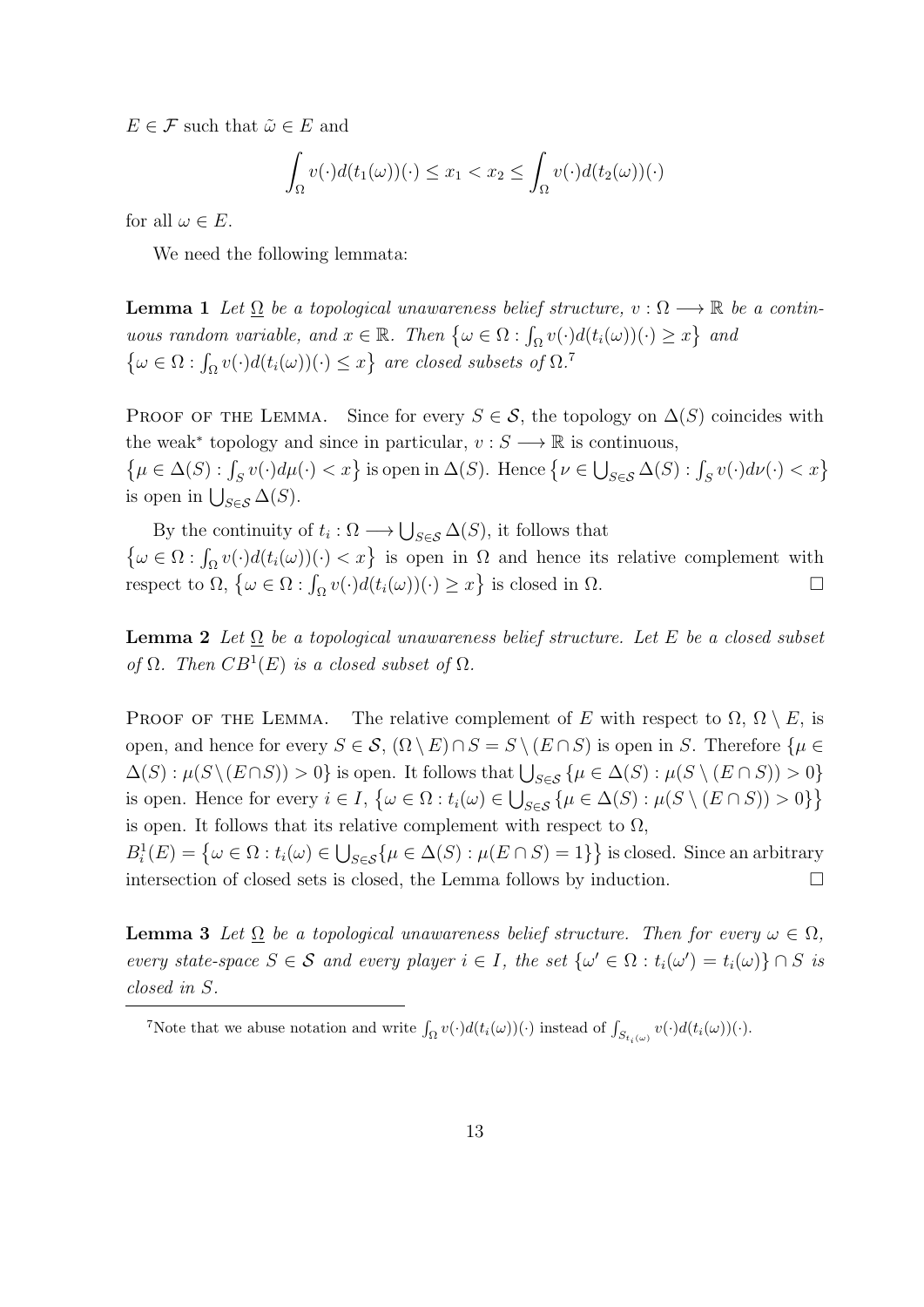PROOF OF THE LEMMA. Since  $\Delta(S_{t_i(\omega)})$  is the set of regular Borel probability measures on  $S_{t_i(\omega)}$  endowed with the topology of weak convergence,  $\{t_i(\omega)\}\$ is closed in  $\Delta(S_{t_i(\omega)})$ , and hence  $\{t_i(\omega)\}\$ is closed in  $\bigcup_{S\in\mathcal{S}}\Delta(S)$ . Therefore, by continuity of  $t_i$ ,  $t_i^{-1}$  $\frac{1}{i}(\{t_i(\omega)\}) =$  $[t_i(\omega)]$  is closed in  $\Omega$ . Hence,  $[t_i(\omega)] \cap S$  is closed in S.

**Lemma 4** Let  $\Omega$  be a topological unawareness belief structure. Let  $P^S$  be a positive (common) prior on the state-space S, and let  $\omega \in S$  be such that  $t_i(\omega) \in \Delta(S)$ . Then, for every  $E \in \mathcal{F}_S$ , we do have  $t_i(\omega)(E) = t_i(\omega)(E \cap [t_i(\omega)]) = \frac{P^S(E \cap [t_i(\omega)])}{P^S(S \cap [t_i(\omega)])}$ .

**PROOF.** We have  $t_i(\omega)(S \cap [t_i(\omega)]) = 1$  and hence  $t_i(\omega)(E) = t_i(\omega)(E \cap S \cap [t_i(\omega)]) =$  $t_i(\omega)(E \cap [t_i(\omega)]).$  Since  $P^S$  is positive, we do have  $P^S(S \cap [t_i(\omega)]) > 0.$ 

Since  $S((E \cap [t_i(\omega)])^{\uparrow}) = S$  and since  $\omega' \in [t_i(\omega)]$  implies  $t_i(\omega') \in \Delta(S)$ , we do have  $(E \cap [t_i(\omega)])^{\uparrow} \cap A_i((E \cap [t_i(\omega)])^{\uparrow}) = (E \cap [t_i(\omega)])^{\uparrow}$ . We also have  $(S \cap [t_i(\omega)])^{\uparrow} \subseteq A_i(S^{\uparrow}) =$  $A_i((E \cap [t_i(\omega)])^{\uparrow})$ . The last equality follows from weak necessitation. We have - by the definition of a common prior - the following (with our abuse of notation):

$$
P^{S}(E \cap [t_{i}(\omega)]) = \int_{S \cap A_{i}((E \cap [t_{i}(\omega)])^{\uparrow})} t_{i}(\cdot)(E \cap [t_{i}(\omega)]) dP^{S}(\cdot)
$$
  

$$
= \int_{S \cap [t_{i}(\omega)]} t_{i}(\cdot)(E \cap [t_{i}(\omega)]) dP^{S}(\cdot)
$$
  

$$
+ \int_{(S \cap A_{i}(S^{\uparrow})) \setminus (S \cap [t_{i}(\omega)])} t_{i}(\cdot)(E \cap [t_{i}(\omega)]) dP^{S}(\cdot)
$$

But if  $\omega' \in (S \cap A_i((E \cap [t_i(\omega)])^*)) \setminus (S \cap [t_i(\omega)]),$  then  $t_i(\omega')(E \cap [t_i(\omega)]) = 0$ , and hence, we have

$$
P^{S}(E \cap [t_{i}(\omega)]) = \int_{S \cap [t_{i}(\omega)]} t_{i}(\cdot)(E \cap [t_{i}(\omega)]) dP^{S}(\cdot)
$$
  

$$
= t_{i}(\omega)(E \cap [t_{i}(\omega)]) \int_{S \cap [t_{i}(\omega)]} 1 dP^{S}(\cdot)
$$
  

$$
= t_{i}(\omega)(E \cap [t_{i}(\omega)]) P^{S}(S \cap [t_{i}(\omega)]).
$$

Since  $P^{S}(S \cap [t_i(\omega)]) > 0$ , it follows that  $t_i(\omega)(E \cap [t_i(\omega)]) = \frac{P^{S}(E \cap [t_i(\omega)])}{P^{S}(S \cap [t_i(\omega)])}$ .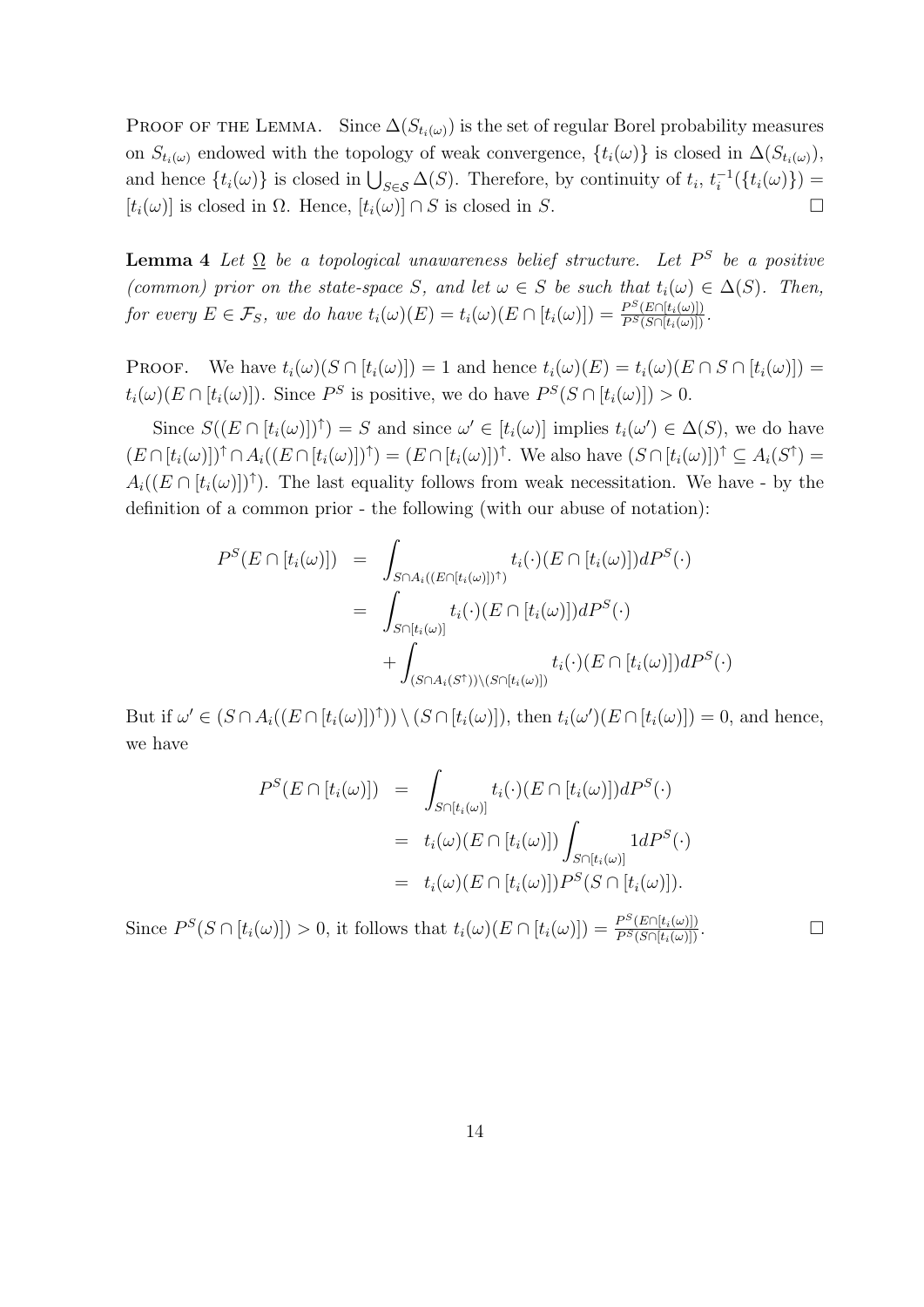#### 4.2 Proof of the Theorem

Suppose by contradiction that there are  $x_1, x_2 \in \mathbb{R}$  with  $x_1 < x_2$  and a continuous random variable  $v : \Omega \longrightarrow \mathbb{R}$  such that  $CB^1(E_1^{\leq x_1} \cap E_2^{\geq x_2}) \neq \emptyset$ , where

$$
E_1^{\leq x_1} := \left\{ \omega \in \Omega : \int_{S_{t_1(\omega)}} v(\cdot) d(t_1(\omega))(\cdot) \leq x_1 \right\}, \text{ and}
$$
  

$$
E_2^{\geq x_2} := \left\{ \omega \in \Omega : \int_{S_{t_2(\omega)}} v(\cdot) d(t_2(\omega))(\cdot) \geq x_2 \right\}.
$$

Let S be a  $\preceq$ -minimal state-space with the property that  $S \cap CB^1(E_1^{\leq x_1} \cap E_2^{\geq x_2}) \neq \emptyset$ . By standard properties of beliefs, we have  $CB^1(E_1^{\leq x_1} \cap E_2^{\geq x_2}) \subseteq B_i^1(CB^1(E_1^{\leq x_1} \cap E_2^{\geq x_2}))$ for  $i = 1, 2$ . This implies that for each  $\omega \in S \cap CB^1(E_1^{\leq x_1} \cap E_2^{\geq x_2})$  and  $i = 1, 2$ , we have  $t_i(\omega)(CB^1(E_1^{\leq x_1} \cap E_2^{\geq x_2})) = 1$ , which by the minimality of S implies that  $t_i(\omega) \in \Delta(S)$ and  $t_i(\omega)(S \cap CB^1(E_1^{\leq x_1} \cap E_2^{\geq x_2})) = 1.$ 

By Lemma 2,  $S \cap CB^1(E_1^{\leq x_1} \cap E_2^{\geq x_2})$  is closed in S. Therefore it is easy to verify that if flattened,  $F(S \cap CB^1(E_1^{\leq x_1} \cap E_2^{\geq x_2}))$ , that is  $S \cap CB^1(E_1^{\leq x_1} \cap E_2^{\geq x_2})$  with the induced structure, is a standard topological type-space (as in Heifetz, 2006), since for each  $\omega \in S \cap CB^1(E_1^{\leq x_1} \cap E_2^{\geq x_2})$ , we have  $t_i(\omega)(S \cap CB^1(E_1^{\leq x_1} \cap E_2^{\geq x_2})) = 1$  for  $i = 1, 2$ .

Since  $P^S$  is a positive prior on S, we have that  $P^S(S \cap [t_i(\omega)]) > 0$ , for each  $\omega \in S$ .

For  $\omega \in S \cap CB^1(E_1^{\leq x_1} \cap E_2^{\geq x_2})$  we also have  $t_i(\omega)(S \cap CB^1(E_1^{\leq x_1} \cap E_2^{\geq x_2}) \cap [t_i(\omega)]) = 1$ , and by Lemma 4, we have  $t_i(\omega)(S \cap CB^1(E_1^{\leq x_1} \cap E_2^{\geq x_2}) \cap [t_i(\omega)]) = \frac{P^S(S \cap CB^1(E_1^{\leq x_1} \cap E_2^{\geq x_2}) \cap [t_i(\omega)])}{P^S(S \cap [t_i(\omega)])}$ .

Hence, since  $P^{S}(S \cap [t_i(\omega)]) > 0$ , it follows that  $P^{S}(S \cap CB^1(E_1^{\leq x_1} \cap E_2^{\geq x_2}) \cap [t_i(\omega)]) =$  $P^{S}(S \cap [t_i(\omega)]) > 0$ . It follows that  $P^{S}(S \cap CB^1(E_1^{\leq x_1} \cap E_2^{\geq x_2})) > 0$ . Therefore it is easy to check that  $\frac{P^S(\cdot)}{P^S(\mathcal{S} \cap \mathcal{S} P^1(\cdot))^{\zeta(\cdot)}}$  $\frac{P^S(\cdot)}{P^S(S \cap CB^1(E_1^{\leq x_1} \cap E_2^{\geq x_2}))}$  is a common prior on  $F(S \cap CB^1(E_1^{\leq x_1} \cap E_2^{\geq x_2}))$ .

Claim: Let  $\omega \in CB^1(E_1^{\leq x_1} \cap E_2^{\geq x_2}) \cap S$ . Then  $\int_{S \cap CB^1(E_1^{\leq x_1} \cap E_2^{\geq x_2})} v(\cdot) d(t_1(\omega))(\cdot) \leq x_1$ and  $\int_{S \cap CB^1(E_1^{\geq x_1} \cap E_2^{\geq x_2})} v(\cdot) d(t_2(\omega))(\cdot) \geq x_2$ .

We prove the second inequality, the first is analogous to the second one. We know already that  $t_2(\omega) \in \Delta(S)$ . By the definitions  $\omega \in S \cap CB^1(E_1^{\leq x_1} \cap E_2^{\geq x_2})$  implies  $\omega \in$  $S \cap B_2^1(E_2^{\geq x_2})$ , and therefore  $t_2(\omega)([t_2(\omega)] \cap E_2^{\geq x_2} \cap S) = 1$ . It follows that  $[t_2(\omega)] \cap E_2^{\geq x_2} \cap S$ is non-empty. Let  $\omega' \in [t_2(\omega)] \cap E_2^{\geq x_2} \cap S$ . Then we have  $\int_S v(\cdot) d(t_2(\omega'))(\cdot) \geq x_2$ . But we have  $t_2(\omega) = t_2(\omega')$  and therefore  $\int_S v(\cdot) d(t_2(\omega))(\cdot) \ge x_2$ .

Since S is compact and  $v : S \longrightarrow \mathbb{R}$  is continuous, there is a  $\overline{v} \in \mathbb{R}$  such that  $|v(\tilde{\omega})| \leq \overline{v}$ for all  $\tilde{\omega} \in S$ .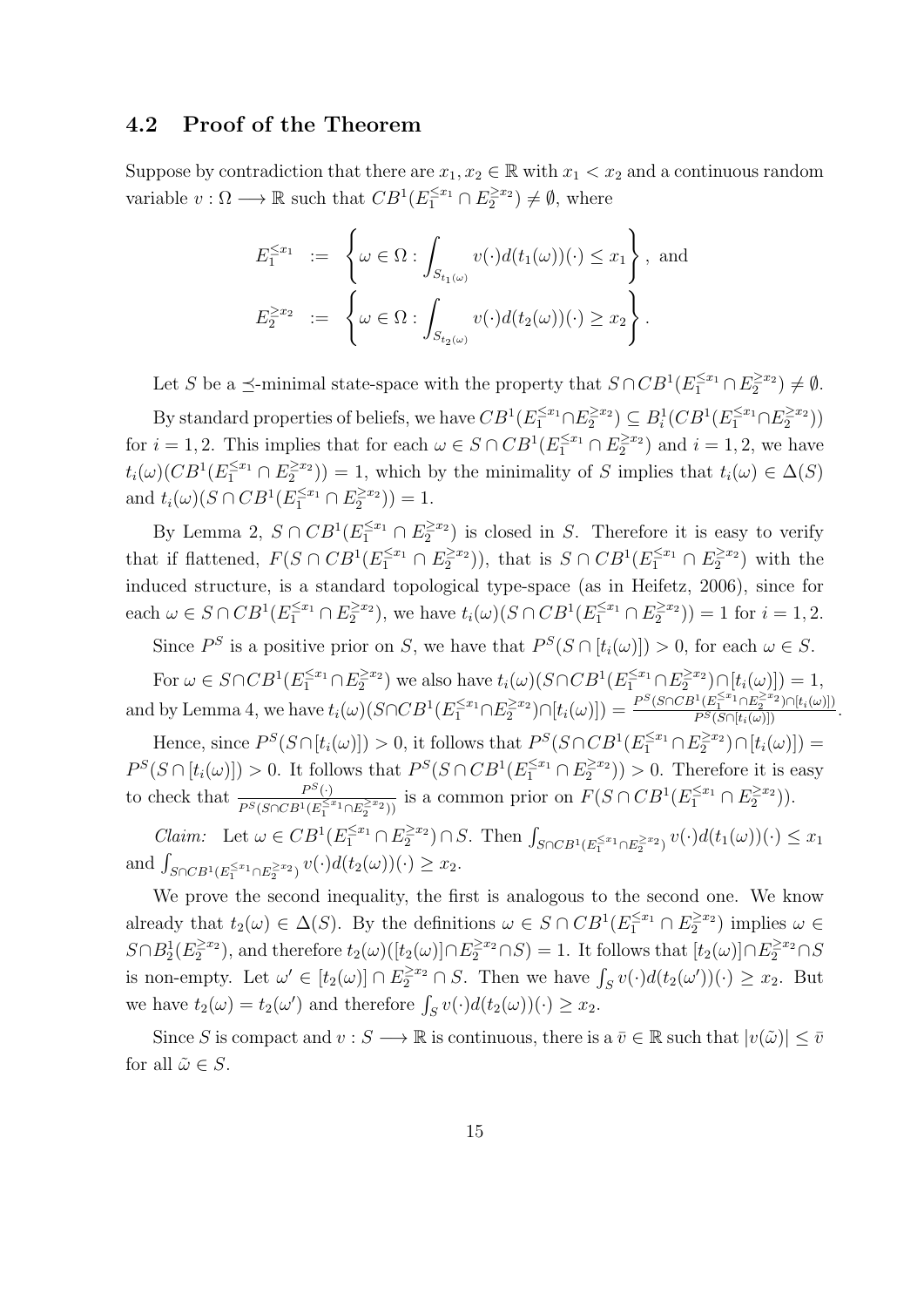Since  $t_2(\omega)(S \cap CB^1(E_1^{\leq x_1} \cap E_2^{\geq x_2})) = 1$ , we have

$$
\left| \int_{S \setminus (S \cap CB^1(E_1^{\leq x_1} \cap E_2^{\geq x_2}))} v(\cdot) d(t_2(\omega)) (\cdot) \right| \leq \bar{v} \int_{S \setminus (S \cap CB^1(E_1^{\leq x_1} \cap E_2^{\geq x_2}))} 1 d(t_2(\omega)) (\cdot) \n= \bar{v} \quad t_2(\omega) (S \setminus (S \cap CB^1(E_1^{\leq x_1} \cap E_2^{\geq x_2}))) \n= 0.
$$

Hence, we have

$$
\int_{S \cap CB^1(E_1^{\le x_1} \cap E_2^{\ge x_2})} v(\cdot) d(t_2(\omega))(\cdot) = \int_S v(\cdot) d(t_2(\omega))(\cdot) \ge x_2
$$

and this finishes the proof of the claim.

It follows that we have found a standard topological type-space  $S \cap CB^1(E_1^{\leq x_1} \cap E_2^{\geq x_2})$ in the sense of Heifetz (2006) with a common prior and a continuous random variable  $v: S \cap CB^1(E_1^{\leq x_1} \cap E_2^{\geq x_2}) \longrightarrow \mathbb{R}$  such that

$$
\int_{S \cap CB^1(E_1^{\le x_1} \cap E_2^{\ge x_2})} v(\cdot) d(t_1(\omega))(\cdot) \le x_1 < x_2 \le \int_{S \cap CB^1(E_1^{\le x_1} \cap E_2^{\ge x_2})} v(\cdot) d(t_2(\omega))(\cdot).
$$

Note that if we replace  $v(\cdot)$  by  $v(\cdot) - \frac{x_1+x_2}{2}$  $\frac{+x_2}{2}$ , we get

$$
\int_{S\cap CB^1(E_1^{\leq x_1}\cap E_2^{\geq x_2})} v(\cdot)-\frac{x_1+x_2}{2}d(t_1(\omega))(\cdot)<0<\int_{S\cap CB^1(E_1^{\leq x_1}\cap E_2^{\geq x_2})} v(\cdot)-\frac{x_1+x_2}{2}d(t_2(\omega))(\cdot).
$$

But this is a contradiction to Feinberg's (2000) Theorem (Proposition 1 in Heifetz, 2006). Hence this completes the proof of the theorem.

## References

- [1] Billingsley, P. (1968). Convergence of probability measures, John Wiley & Sons.
- [2] Board, O. and K.S. Chung (2011). Object-based unawareness: Theory and applications, mimeo.
- [3] Feinberg, Y. (2000). Characterizing common priors in form of posteriors, Journal of Economic Theory 91, 127-179.
- [4] Grant, S. and J. Quiggin (2013). Inductive reasoning about unawareness, Economic Theory 54, 717–755.